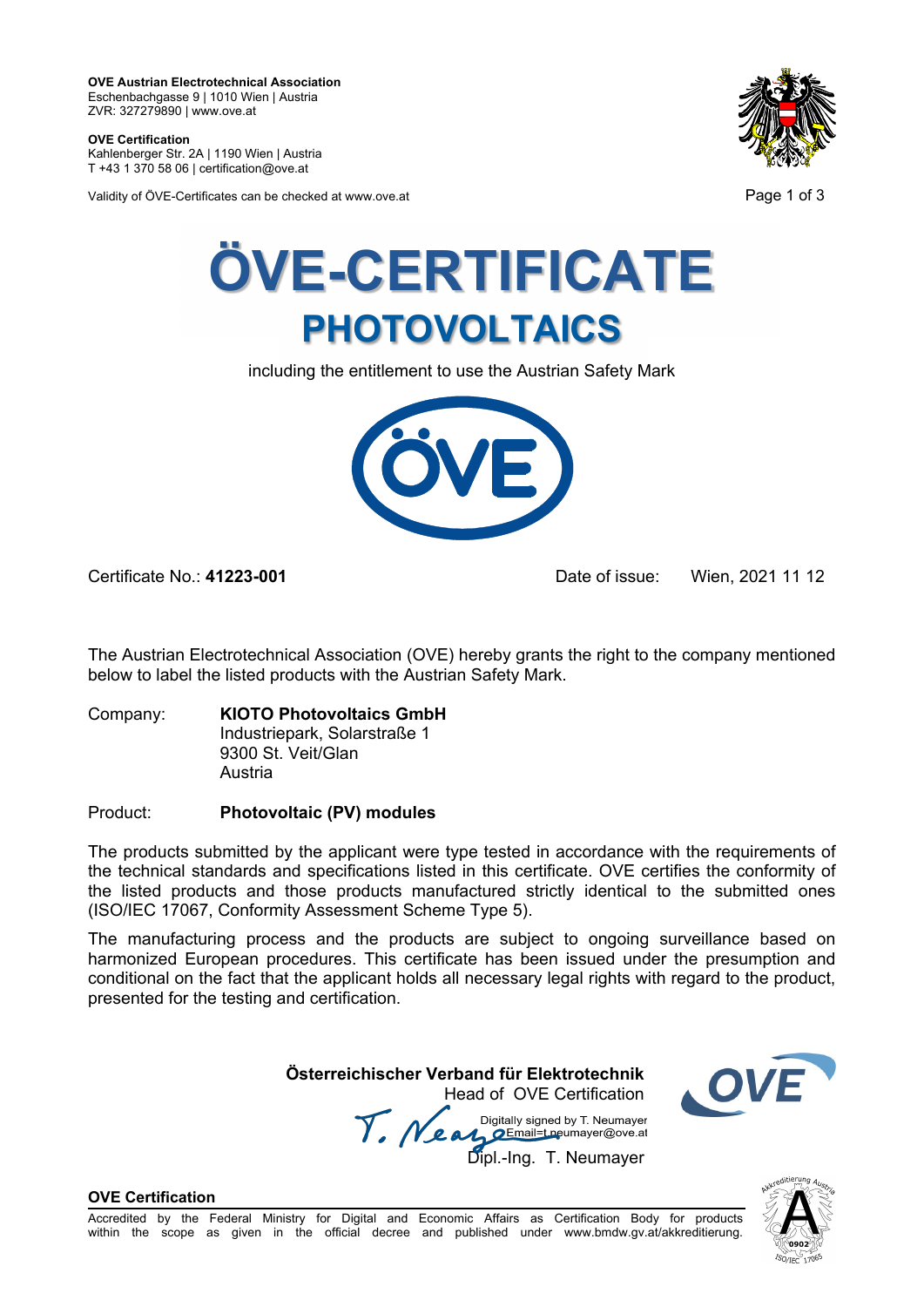

| Hersteller<br><b>Manufacturer</b>                                   | <b>KIOTO Photovoltaics GmbH</b><br>Industriepark, Solarstraße 1<br>9300 St. Veit/Glan<br><b>Austria</b>                                                 |
|---------------------------------------------------------------------|---------------------------------------------------------------------------------------------------------------------------------------------------------|
| Fertigungsstätte(n)<br>Factory location(s)                          | <b>KIOTO Photovoltaics GmbH</b><br><b>Wernersdorf 111</b><br><b>8551 Wies</b><br><b>Austria</b>                                                         |
|                                                                     | <b>KIOTO Photovoltaics GmbH</b><br>Industriepark, Solarstraße 1<br>9300 St. Veit/Glan<br><b>Austria</b>                                                 |
| Erzeugnis<br>Product                                                | Photovoltaic (PV) modules                                                                                                                               |
| Typenbezeichnung<br>Type reference                                  | KPV ME NEC 325Wp, KPV ME NEC 330Wp,<br>KPV ME NEC 320Wp Black, KPV ME NEC 325Wp Black                                                                   |
| Warenzeichen<br><b>Trade Mark</b>                                   | <b>KIOTO SOLAR</b>                                                                                                                                      |
| Prüfbericht<br><b>Test Report</b>                                   | 2.00.80540.1.0a, 2.00.80540.1.0a1,<br>2.00.80540.1.0b, 2.00.80540.1.0b1                                                                                 |
| Nationale Bestimmung(en)<br>National Standard(s)                    | OVE EN IEC 61730-1:2018-11-01<br>OVE EN IEC 61730-2:2018-11-01<br>OVE EN 61215-1:2017-07-01<br>OVE EN 61215-1-1:2018-07-01<br>OVE EN 61215-2:2019-03-01 |
| Europanorm(en)<br>European Standard(s)                              | EN IEC 61730-1:2018<br>EN IEC 61730-2:2018<br>EN 61215-1:2016<br>EN 61215-1-1:2016<br>EN 61215-2:2017                                                   |
| IEC Publikation(en) <sup>1</sup><br>IEC Publication(s) <sup>1</sup> | IEC 61730-1:2016<br>IEC 61730-2:2016<br>IEC 61215-1:2016<br>IEC 61215-1-1:2016<br>IEC 61215-2:2016                                                      |
| Ersatz für Zertifikat<br>Superseded licence                         |                                                                                                                                                         |
| Anmerkung(en)<br>Remark(s)                                          |                                                                                                                                                         |

### **OVE Certification**